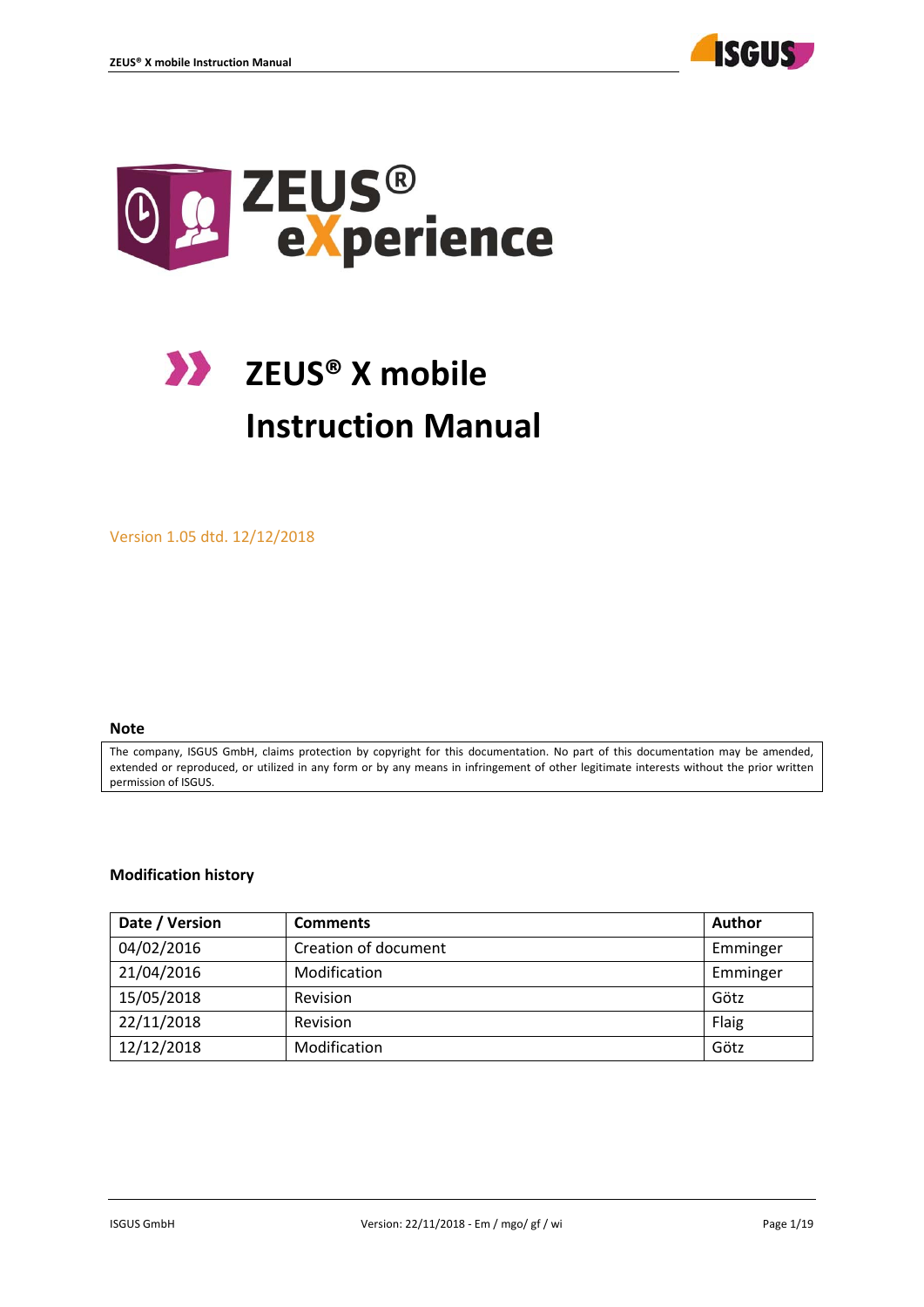

# **Contents**

| 1                       |     |  |
|-------------------------|-----|--|
|                         | 1.1 |  |
| $\overline{2}$          |     |  |
|                         | 2.1 |  |
|                         | 2.2 |  |
| $\overline{\mathbf{3}}$ |     |  |
|                         | 3.1 |  |
|                         | 3.2 |  |
|                         | 3.3 |  |
|                         | 3.4 |  |
| 4                       |     |  |
|                         | 4.1 |  |
|                         | 4.2 |  |
|                         | 4.3 |  |
|                         | 4.4 |  |
| 5 <sup>1</sup>          |     |  |
|                         | 5.1 |  |
| 6                       |     |  |
|                         | 6.1 |  |
|                         | 6.2 |  |
|                         | 6.3 |  |
|                         | 6.4 |  |
|                         | 6.5 |  |
|                         | 6.6 |  |
|                         | 6.7 |  |
|                         | 6.8 |  |
|                         | 6.9 |  |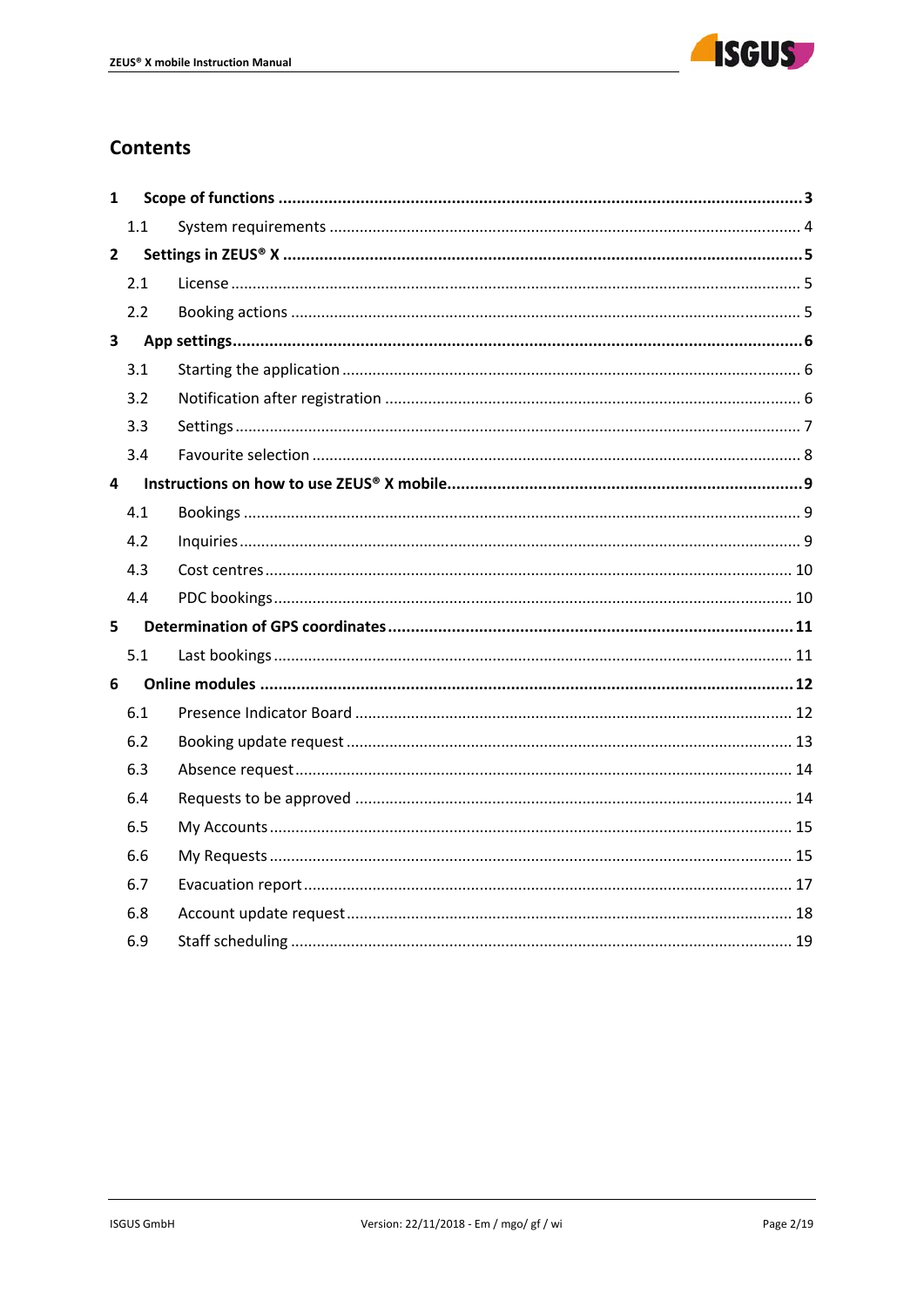

# **1 Scope of functions**

ZEUS®X mobile is a mobile T&A solution for smartphones or tablet PCs. The software is available as App for the following operation systems: iOS as of version 8, Android as of version 4.4.3 and MS Windows as of version 10 (+). The ZEUS® X mobile App can be downloaded free of charge via the corresponding App Stores.

ZEUS® X mobile serves as online terminal and supports the following ZEUS® booking types:

- **•** Bookings
- **•** Inquiries
- Cost centres
- PDC bookings
- Online modules

As soon as the connection to the server is interrupted, the registered bookings are cached on the mobile device.

If the user makes bookings in offline mode, a message appears informing him/her that the booking will be transferred during the next synchronisation.

|                 | Lambrecht, Monika                                                                                |
|-----------------|--------------------------------------------------------------------------------------------------|
| <b>Bookings</b> |                                                                                                  |
|                 | IN / OUT                                                                                         |
|                 | Cffline: The booking<br>will be transferred with<br>the next synchronisation<br>29/11/2018 09:09 |
|                 | <b>IN/OUT Business Trip</b>                                                                      |
|                 | IN / OUT                                                                                         |
|                 | <b>IN/OUT Business Jour</b>                                                                      |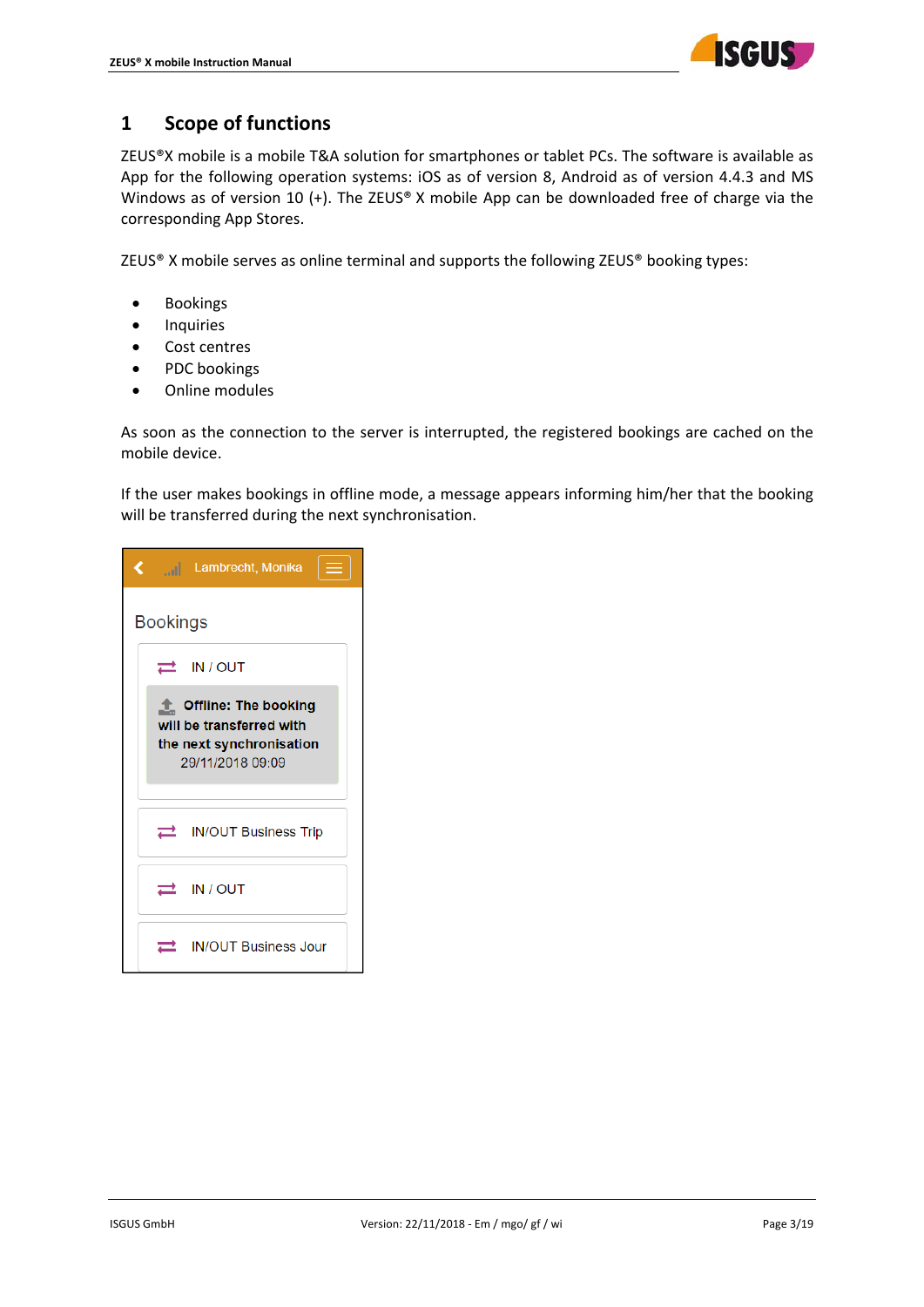

Note: Inquiries are not possible in offline mode. The user has to wait until the connection to the server is available again to perform an inquiry. The following message is displayed:

|             | く <sub>arti</sub> j Lambrecht, Monika i |
|-------------|-----------------------------------------|
| <b>INTO</b> |                                         |
|             | <b>C</b> INQUIRY Gross/Pe               |
|             | <b>D</b> INQUIRY Gross/Day              |
|             | <b>D</b> INQUIRY Holiday Cred           |
|             | <b>D</b> INQUIRY Holiday Cred           |
|             | <b>6</b> INQUIRY Balance                |
|             | ★ No offline values found.              |
|             |                                         |

ZEUS® X mobile enables the localisation of bookings via GPS. Provided this function is enabled and the localisation service is available, the GPS coordinates are stored with each booking action.

Furthermore, ZEUS® X mobile is designed to provide Employee Self Service functions (for more details, please refer to Chapter 6 "Online modules").

The ZEUS® X mobile App installed on one mobile device can be used jointly by several users. To this end, users can log onto ZEUS® X mobile with their personal credentials and log out again.

#### **1.1 System requirements**

To use ZEUS® X mobile, the following system requirements have to be fulfilled:

- Chargeable option ZEUS® X mobile [ID 502] "Your App for Time & Attendance" (Application for smartphones/tablets)
- Apple iOS as of version 8, Android as of version 4.4.3 or MS Windows as of version 10 (+)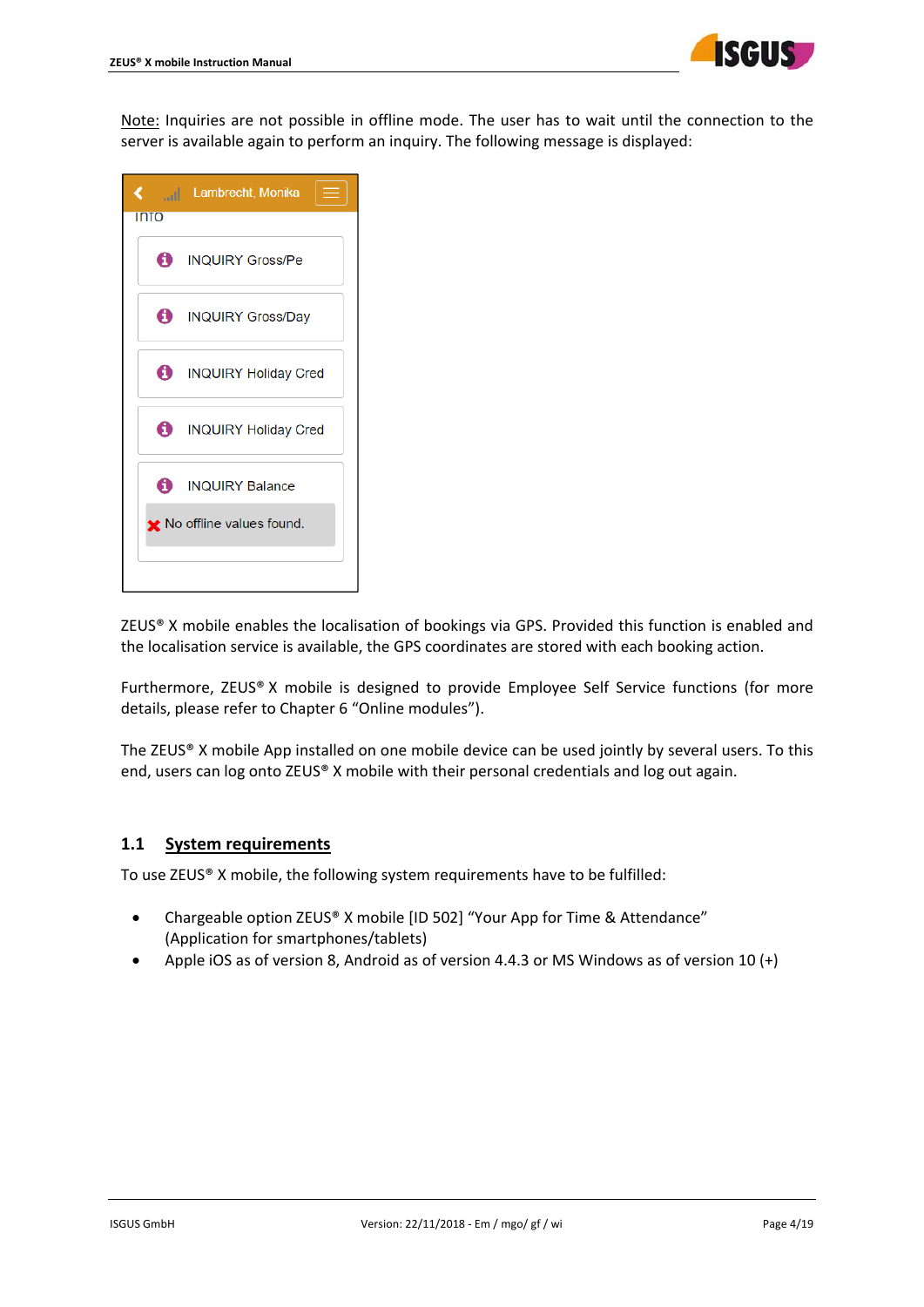

# **2 Settings in ZEUS® X**

## **2.1 License**

To operate mobile T&A terminals, the licence ID [502] is required.

|     | <b>ID Name</b>                      |             | <b>Active</b> | Licenced | <b>Used</b> | <b>Trial period</b><br>end |
|-----|-------------------------------------|-------------|---------------|----------|-------------|----------------------------|
| 502 | Application for smartphones/tablets | Max. number | 10            | 10       |             |                            |

The "maximum number" limits the number of simultaneously registered mobile devices.

## **2.2 Booking actions**

The bookings and inquiries available on ZEUS® X mobile are defined via the terminal profile of the relevant terminal. The terminal itself must be assigned to the employee under 'Settings  $\rightarrow$ Employees  $\rightarrow$  General'.

| $\blacksquare$ Settings for mobile devices |  |
|--------------------------------------------|--|
| Terminal                                   |  |
| 201   Mobiles Terminal   WEB               |  |

To activate the transfer of GPS coordinates for ZEUS®X mobile, go to 'Settings **Patterns PTerminals** Booking action'. Open the **Booking action** tab and select the corresponding option from the drop‐ down menu. If **Required** is selected, bookings *without* GPS coordinates are listed in the Dashboard widget **Exceptions** and must be approved before being processed.

| <b>Booking action</b>                                                                                                                       |                | $\overline{P}$                   |
|---------------------------------------------------------------------------------------------------------------------------------------------|----------------|----------------------------------|
| 50                                                                                                                                          |                |                                  |
| Booking action<br>Controls<br>Parameters                                                                                                    |                |                                  |
| <b>Identification</b> number                                                                                                                | Language       |                                  |
| 13                                                                                                                                          | English        | $\overline{\phantom{a}}$<br>$(-$ |
| Name                                                                                                                                        | Reference name | Abbr.                            |
| IN/OUT booking with GPS-Data                                                                                                                | IN / OUT       | <b>INO</b>                       |
| IN/OUT booking<br>$\overline{\phantom{a}}$<br>Online mode<br>Sending of coordinates for mobile devices<br><b>Optional if available</b><br>٠ | Offline mode   |                                  |
| <b>Disabled</b><br>Optional if available<br>$\mathbb{Z}$<br>Required                                                                        |                |                                  |
|                                                                                                                                             |                |                                  |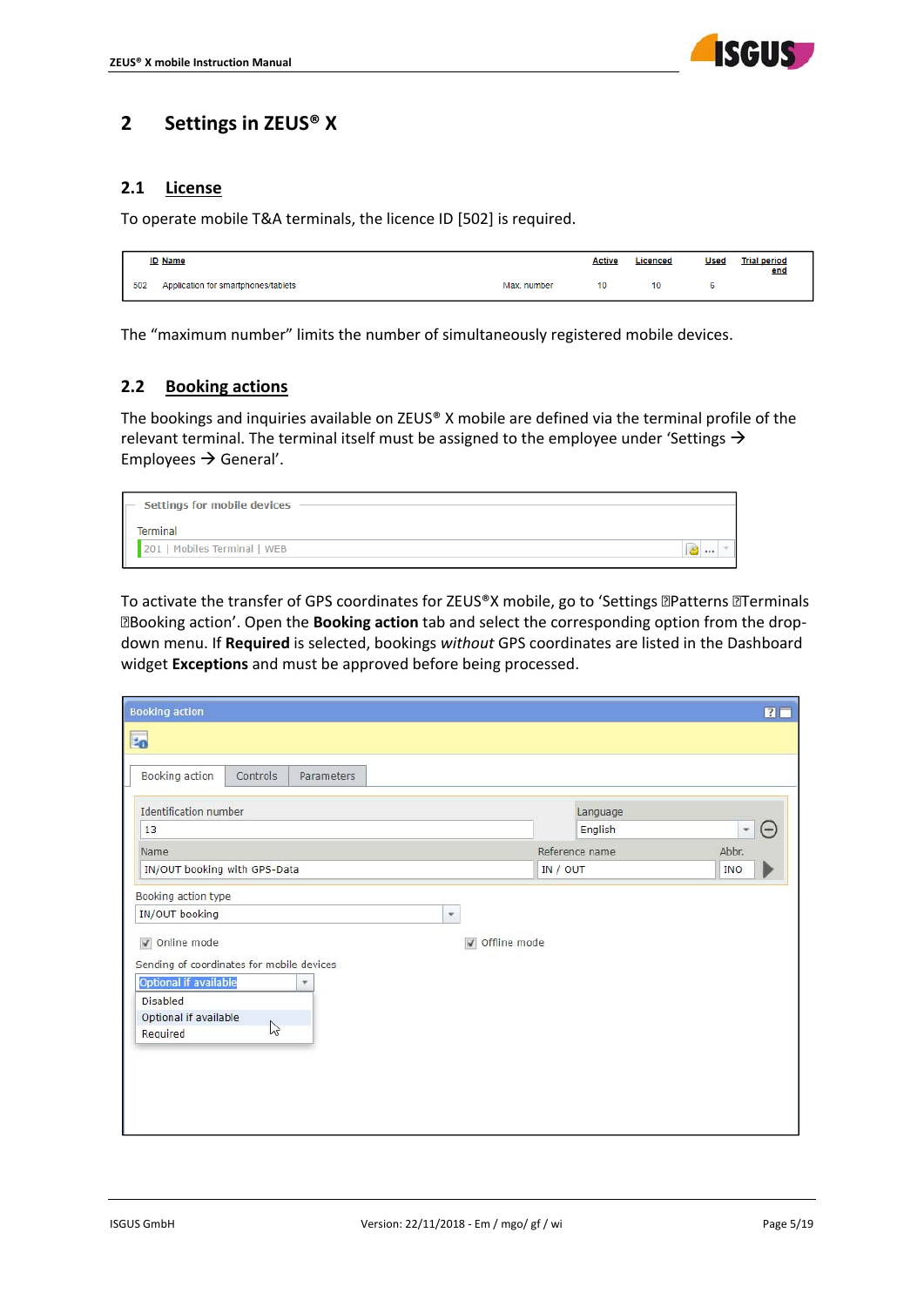

# **3 App settings**

## **3.1 Starting the application**

When starting the application for the first time, ZEUS® X mobile asks for registration of the mobile device in ZEUS® X.

| ZEUS <sup>®</sup> X<br>mobile |
|-------------------------------|
| Register                      |
| <b>User name</b>              |
| ma@isqus.de                   |
| Password                      |
|                               |
| <b>Connection URL</b>         |
| http://localhost/zeusxsvc     |
| Register                      |
|                               |
|                               |

To this end, the following details must be specified: user name and password as well as the connection URL of the ZEUS®X terminal Web services. Upon clicking on the [**Register**] button, ZEUS® X mobile should ready for operation.

#### Note:

To register ZEUS® X mobile for another ZEUS® X system, you must first deregister (Go to **Deregistration** at the bottom of the **Settings** screen).

## **3.2 Notification after registration**

Upon successful registration, the App's start page appears. Note: The **Favourites** page is set as default start page. Since no favourites have been specified yet, the following message is displayed:

| <b>And Lambrecht</b> , Monika                          |
|--------------------------------------------------------|
| <b>Favourites</b>                                      |
| No favourites available.                               |
| To configure your favourites please go to<br>Settings. |
|                                                        |
|                                                        |
|                                                        |
|                                                        |
|                                                        |
|                                                        |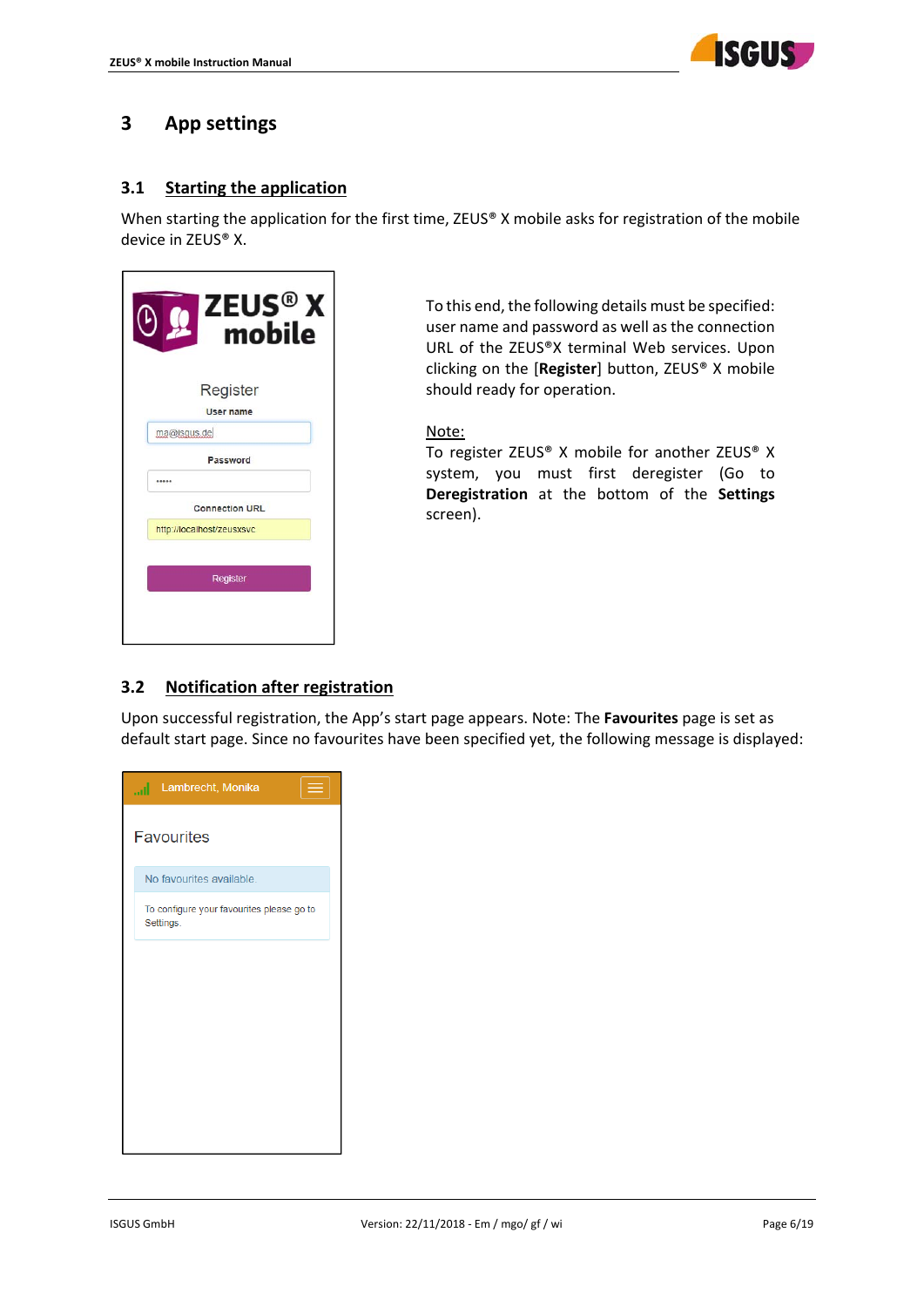

## **3.3 Settings**

| Lambrecht, Monika<br>.al                  |                                |
|-------------------------------------------|--------------------------------|
| Favourites<br><b>4</b> Bookings           | Favo                           |
| <b>PL</b> Info<br><b>III</b> PDC-bookings | <b>No</b><br>favou<br>availa   |
| Presence Indicator Board                  | To<br>config                   |
| Requests<br>Approval                      | your<br>favour<br>please<br>go |
| <b>D</b> Lunch Menue                      | to<br>Settino                  |
| e Account Update Requ.<br>Settings        |                                |
| Last bookings                             |                                |
| ≞ੀ Imprint                                |                                |

If the screen resolution is too low, the App's main menu is reduced in the background. Click on the button at the top right corner to display the main menu. To configure ZEUS® X mobile, select the **Settings** menu item.



Select **Start page** to specify alternative start pages. The **Favourites** page is set as default start page.

Via **Select favourite**, the contents of the **Favourites** page can be defined. The order of the favourites can be easily changed via "Drag & Drop".

The **Synchronisation** menu item allows for manual synchronisation of bookings and inquiry values. Furthermore, the interval for automatic synchronisation can be selected.

Via **Connection URL**, you can change the URL of the ZEUS® X terminal web services.

Via **Logout**, the current user can log out of the application and, consequently, another user is allowed to log in.

If the user decides to deregister the mobile device, it will be no more connected to the ZEUS® X T&A system. Consequently, all data cached on the device will be deleted.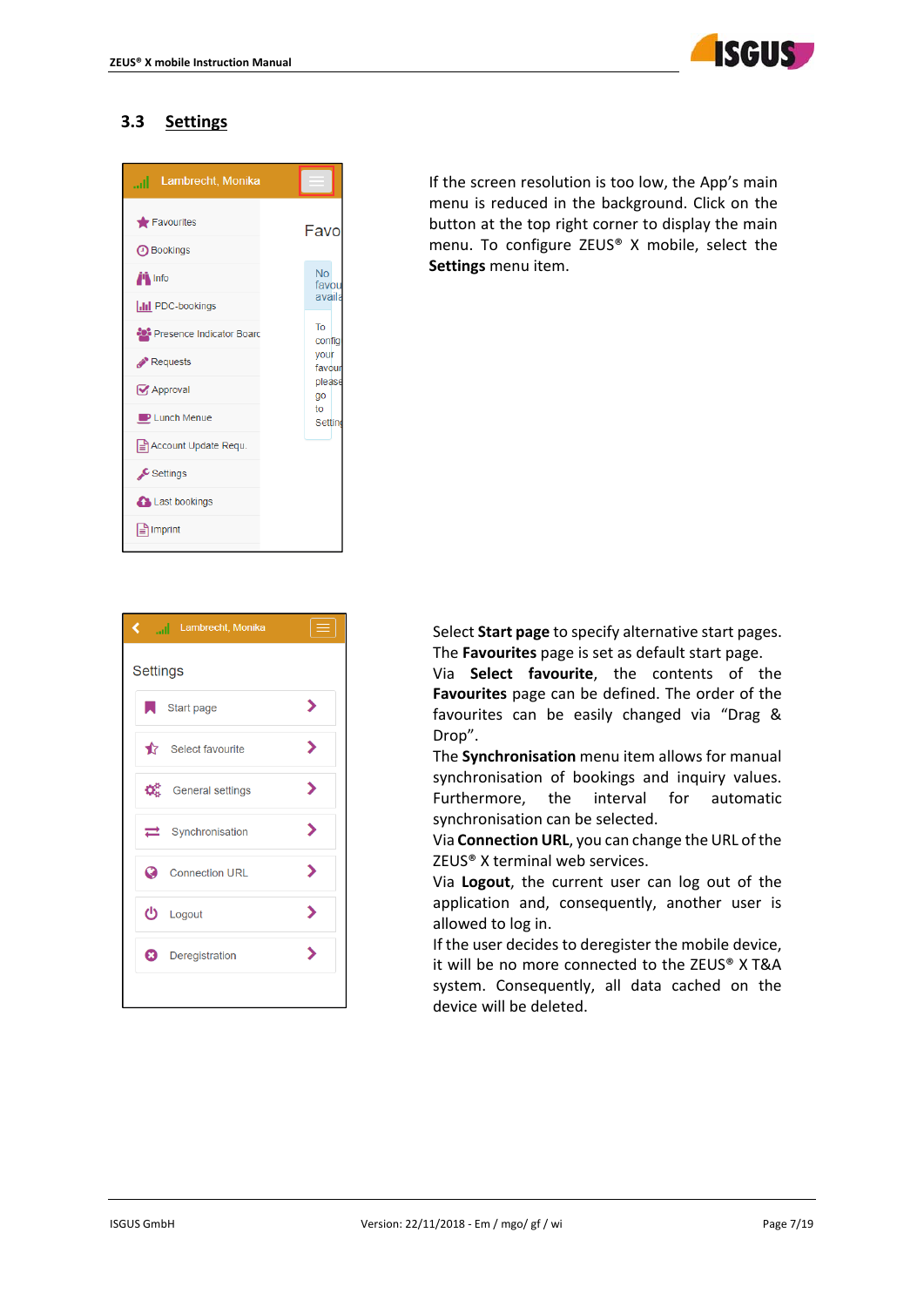

## **3.4 Favourite selection**

Theoretically, you can choose any menu item available in ZEUS® X mobile to be displayed on the **Favourites** page. However, it is recommended to define the most frequently used booking actions, inquiries and online modules (Self Service functions) as favourites to be displayed on this page.

| Lambrecht, Monika                                                                                                                     |
|---------------------------------------------------------------------------------------------------------------------------------------|
| Select favourite<br>To change the order of the favourites via Drag&Drop<br>please click on $\equiv$ .<br>Bookings / Inquiries Modules |
|                                                                                                                                       |
| $\sqrt{\Leftrightarrow}$ IN / OUT<br>≡                                                                                                |
| $\boxed{\blacktriangledown}$ $\rightleftharpoons$ IN/OUT Business Trip $\equiv$                                                       |
| $\sqrt{\frac{1}{2}}$ IN / OUT                                                                                                         |
| $\left  \quad \right  \right. \rightleftharpoons$ IN/OUT Business Jour                                                                |
| $\sqrt{ }$ $\Rightarrow$ IN/OUT Seminar                                                                                               |

The **Select favourite** page is subdivided into two tabs, namely **Booking/Inquiries** and **Modules**. The availability of bookings and inquiries is controlled via the terminal profile defined for the mobile device.

To add a function to the **Favourites** page, simply tick the corresponding checkbox. The favourite list sequence can be quickly changed via "Drag & Drop". Simply click on the button on the right of the corresponding function, hold it down and drag it to the desired position.

| Apart from the standard pages, the <b>Modules</b> tab |
|-------------------------------------------------------|
| contains all available online modules.                |
|                                                       |

| $\equiv$<br>and Lambrecht, Monika                                                                   |
|-----------------------------------------------------------------------------------------------------|
| Select favourite<br>To change the order of the favourites via Drag&Drop<br>please click on $\equiv$ |
| Modules $\blacktriangleright$<br>Bookings / Inquiries                                               |
| <b>D</b> Bookings                                                                                   |
| $\Box$ $\ddot{\mathbf{r}}$ Info                                                                     |
| <b>MEDITE PDC-bookings</b>                                                                          |
| S PIB                                                                                               |
| <b>Presence Indicator</b><br><b>Board</b>                                                           |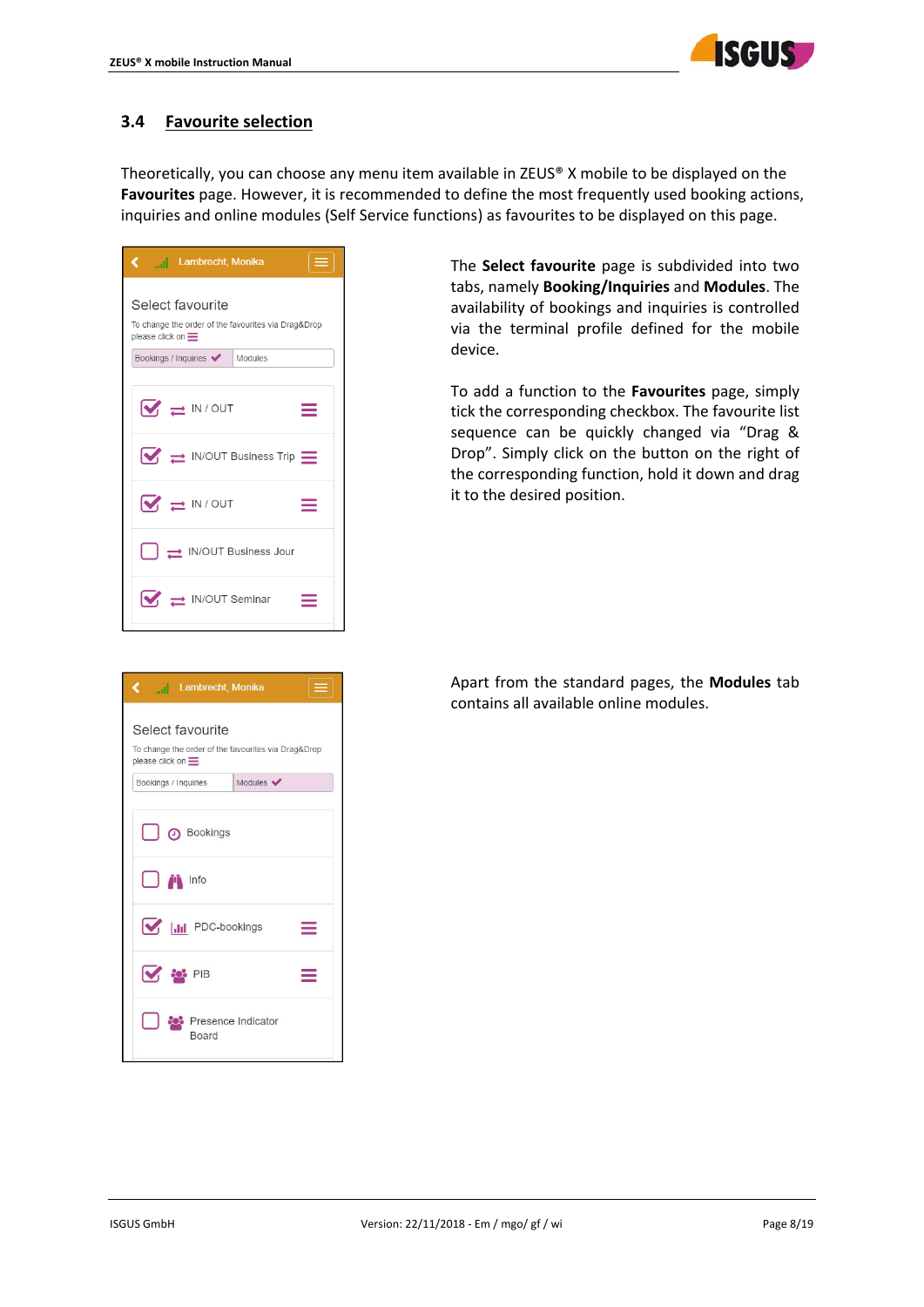

## **4 Instructions on how to use ZEUS® X mobile**

After having selected the **Bookings** menu item, a list of available presence and absence booking actions according to the ZEUS® X definition is displayed.

## **4.1 Bookings**

| く |                | all Lambrecht, Monika           |                                    |   |
|---|----------------|---------------------------------|------------------------------------|---|
|   |                | $\Rightarrow$ IN / OUT          |                                    |   |
|   | <b>Status</b>  |                                 | <b>Booked IN</b>                   |   |
|   | <b>Balance</b> | <b>INQUIRY</b>                  | 24.14                              |   |
|   | Date           |                                 | 29/11/2018<br>10:48                |   |
|   |                |                                 | $\Rightarrow$ IN/OUT Business Trip | Т |
|   |                | $\Rightarrow$ IN / OUT          |                                    |   |
|   |                | $\implies$ IN/OUT Business Jour |                                    |   |
|   |                | <b>IN/OUT Seminar</b>           |                                    |   |
|   |                | IN/OLIT Flexitime               |                                    |   |

## **4.2 Inquiries**



Clicking on a booking button (e. g. IN/OUT), instantly triggers a booking action. The corresponding booking details are displayed below the booking button and the booking itself is immediately transferred provided there is a server connection available. If ZEUS® X mobile is online, the inquiry value is up‐to‐date.

If there is no connection to the server (offline mode), the booking is automatically cached on the mobile device and transferred to the ZEUS® X Web server as soon as the connection is available again.

The inquiry functions enable online inquiries of ZEUS® X account values.

#### Note:

Via 'Settings  $\rightarrow$  Synchronisation' the user can define how often the data shall be synchronised.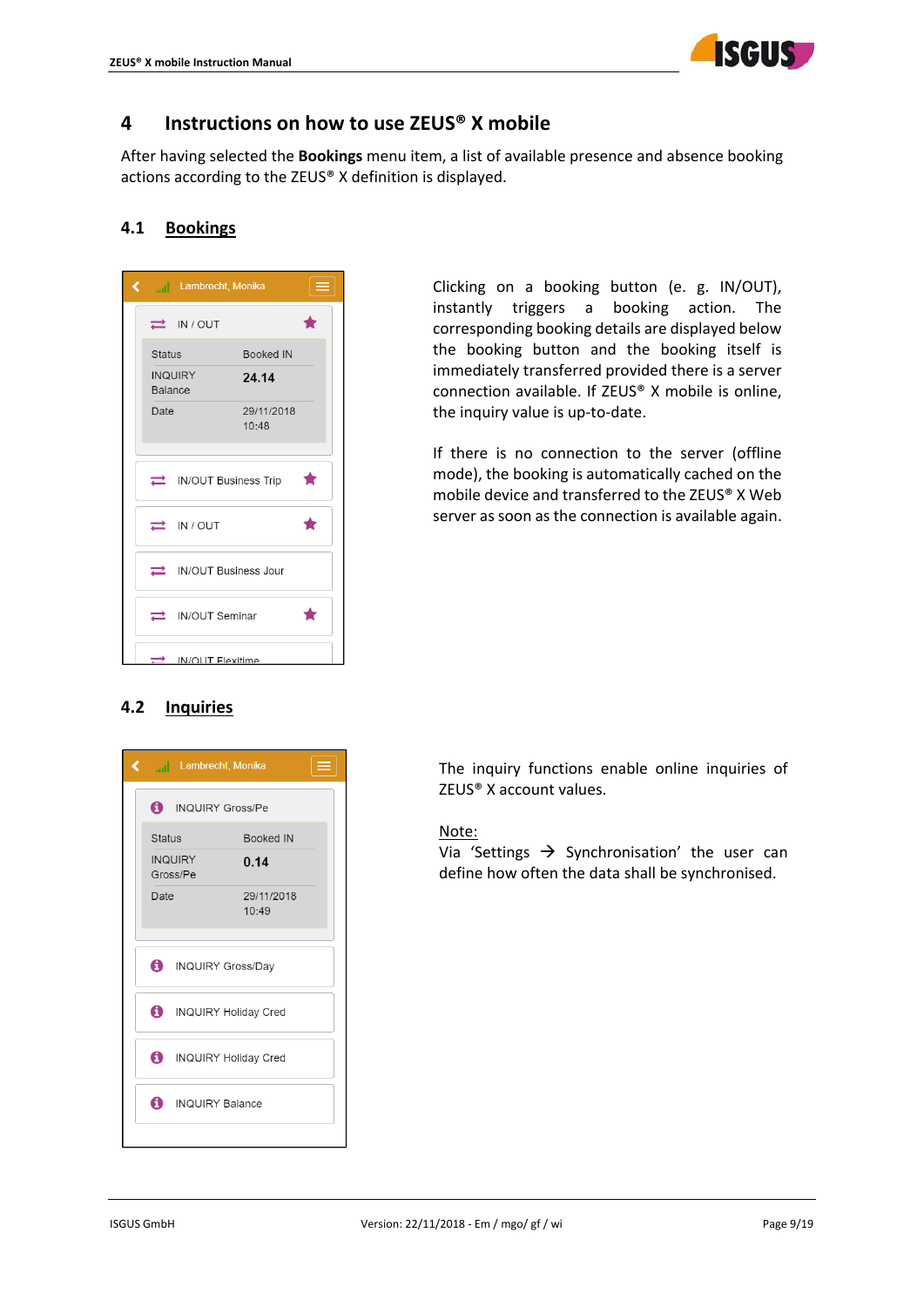

## **4.3 Cost centres**

| Ĉ |                                  | <b>Example 2</b> Lambrecht, Monika |                     | Ξ |
|---|----------------------------------|------------------------------------|---------------------|---|
|   |                                  | lil CC 200 Management              |                     |   |
|   | <b>Status</b>                    |                                    | <b>Booked IN</b>    |   |
|   | <b>INQUIRY</b><br><b>Balance</b> |                                    | 24.14               |   |
|   | Date                             |                                    | 29/11/2018<br>10:50 |   |
|   |                                  |                                    |                     |   |
|   |                                  | $\left  \right $ CC 140 HR         |                     |   |
|   |                                  | $\frac{1}{\ln 2}$ CC 150 IT        |                     |   |
|   |                                  | ill CC 100 Sales                   |                     |   |
|   |                                  | <b>III</b> CC 160 Export           |                     |   |
|   |                                  | <b>Jul</b> CC 170 Support          |                     |   |

ZEUS® X mobile supports PDC bookings as well as cost centre bookings. In analogy to time bookings, the times spent on activities are allocated to the selected cost centre by clicking on the correspondent cost centre [CC] button.

## **4.4 PDC bookings**

| ¢                                            |   | ail Lambrecht, Monika | $\equiv$ |
|----------------------------------------------|---|-----------------------|----------|
| Booking parameters<br>Start collecting order |   |                       |          |
| Project                                      | B | 1                     | 녺        |
| Assignment                                   | B | 100                   | 4        |
| Position                                     | ◭ |                       | 出        |
|                                              |   | Assume                |          |
|                                              |   |                       |          |
|                                              |   |                       |          |
|                                              |   |                       |          |
|                                              |   |                       |          |
|                                              |   |                       |          |
|                                              |   |                       |          |

Furthermore, ZEUS® X mobile allows for time allocation via PDC bookings. For instance, you can book production times to different projects and orders via a 3-level PDC input mask. The user can either navigate via a tree structure directly to the desired position or immediately enter the positions.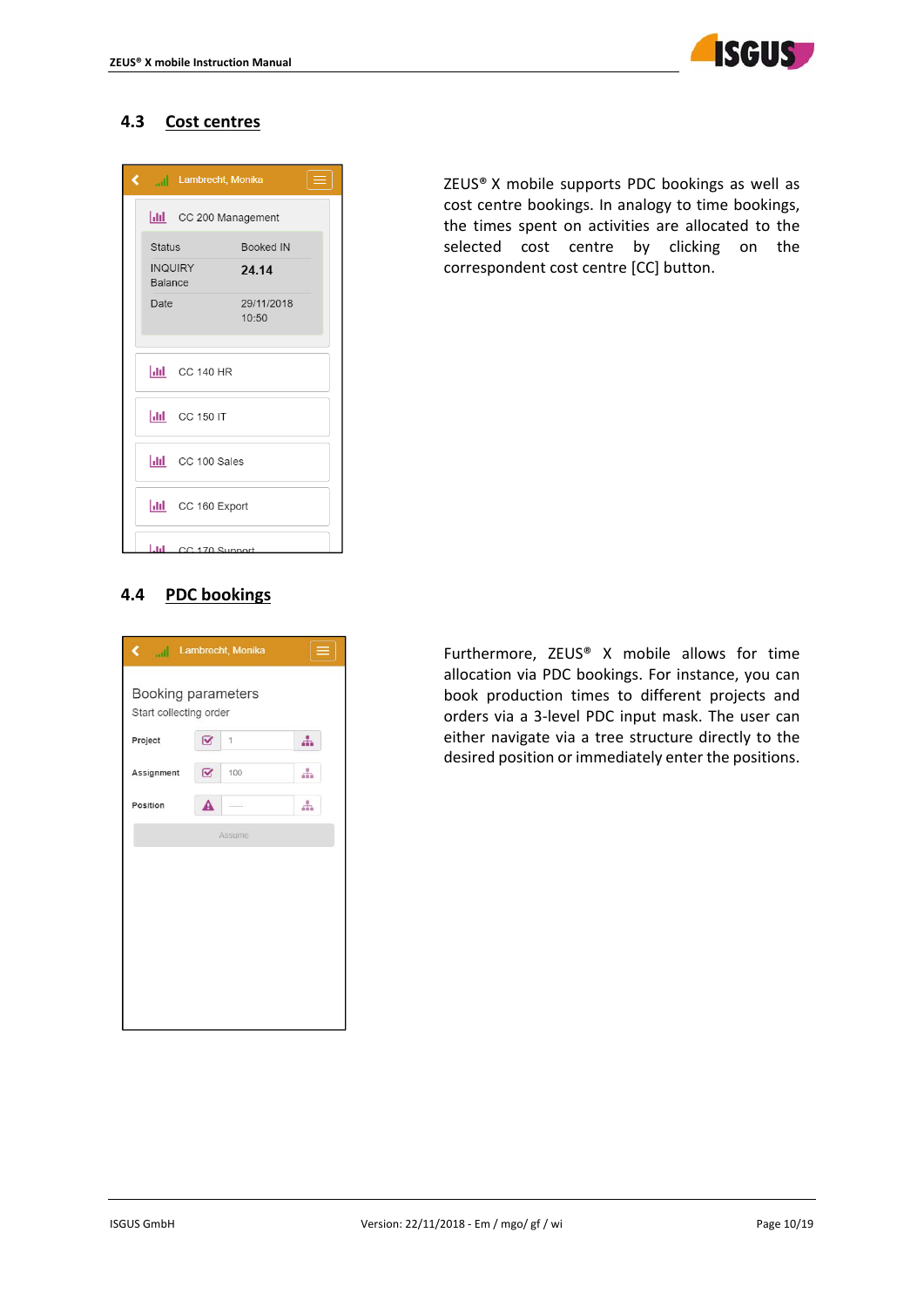

# **5 Determination of GPS coordinates**

If the option for determination of GPS coordinates is activated for the booking action type used and if the positioning services of the mobile device are enabled, the GPS coordinates are determined for each booking and stored together with the booking details.

## **5.1 Last bookings**

| ¢                                               |                        | uni Lambrecht, Monika | $\equiv$        |
|-------------------------------------------------|------------------------|-----------------------|-----------------|
|                                                 |                        |                       | Legend $\equiv$ |
| Last bookings                                   |                        |                       |                 |
| 5 <sup>2</sup>                                  |                        | 10                    | 25              |
|                                                 |                        |                       |                 |
| $\rightleftarrows$ IN / OUT                     |                        |                       | c               |
| 29/11/2018 10:57                                |                        |                       |                 |
|                                                 |                        |                       |                 |
|                                                 | <b>GPS</b> coordinates |                       |                 |
|                                                 |                        |                       |                 |
| $\rightleftarrows$ IN / OUT<br>29/11/2018 10:57 |                        |                       | a               |
|                                                 |                        |                       |                 |
| $\rightleftarrows$ IN / OUT                     |                        |                       | C               |
| 29/11/2018 10:53                                |                        |                       |                 |
|                                                 |                        |                       |                 |
|                                                 | <b>GPS</b> coordinates |                       |                 |
|                                                 |                        |                       |                 |
| <b>Ill</b> Project Stop                         |                        |                       | r               |
|                                                 | 29/11/2018 10:51       |                       |                 |
|                                                 |                        |                       |                 |

Via the **Last bookings** menu item, recent bookings can be retrieved. The green symbol to the right of the booking indicates that the booking has already been transferred and processed.

Provided the GPS coordinates of the mobile device have been determined and cached with the booking, a link for calling up the location is displayed below the booking.



Upon clicking on this link, "OpenStreetMap" is opened and shows the location where the booking was made.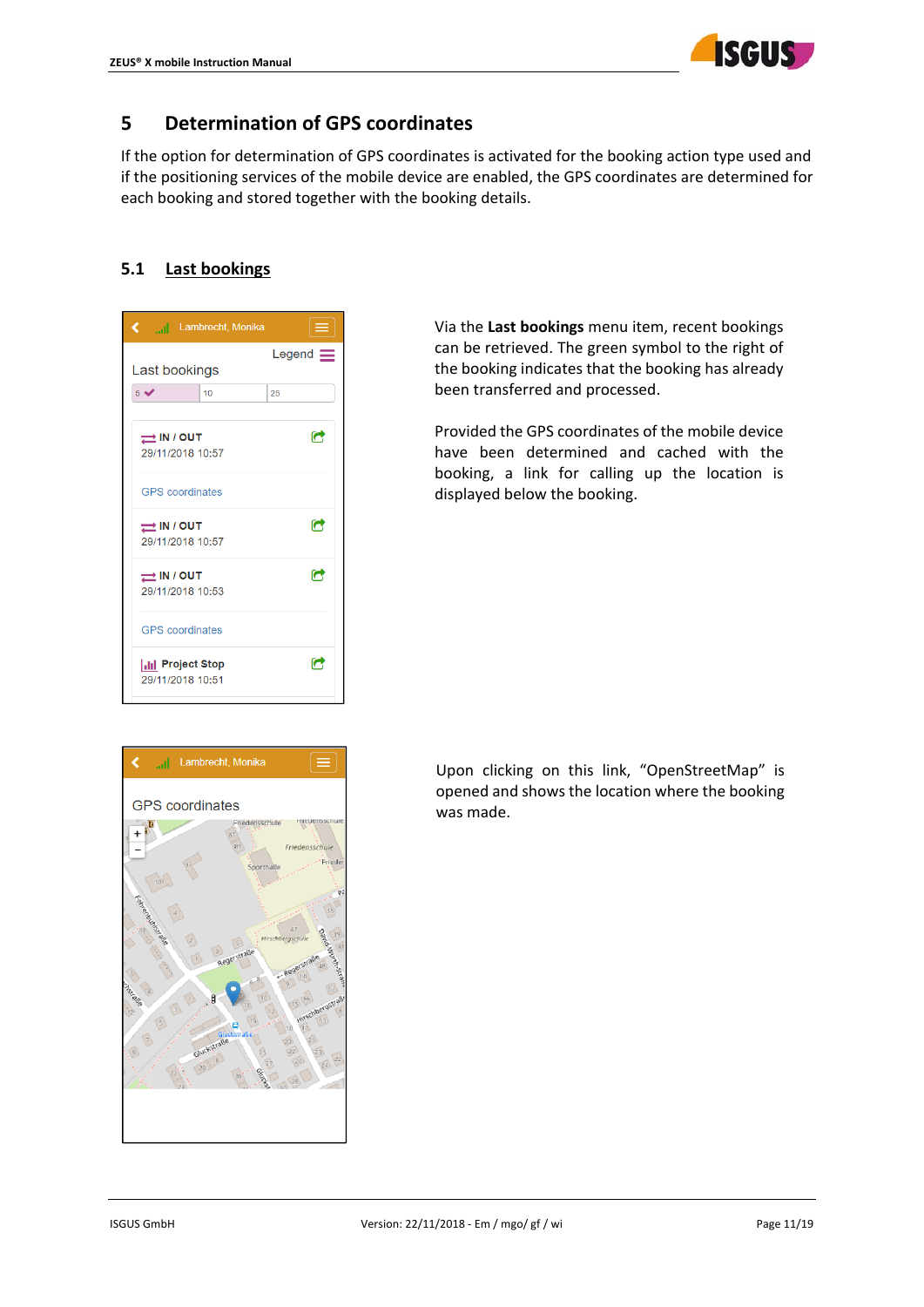

# **6 Online modules**

ZEUS® X mobile is far more than a mobile T&A application with standard T&A terminal functions. In fact, Plant Data Collection and Staff Planning functions have been successfully implemented in ZEUS® X mobile, and, on top of this, the application now even offers Employee Self Service functions also referred to as online modules. In the following, you will find a more detailed description of the different online modules which are now available.

## **6.1 Presence Indicator Board**

| ¢                 | <sub>an</sub> j Lambrecht, Monika                                      |        |
|-------------------|------------------------------------------------------------------------|--------|
|                   | <b>Presence Indicator Board</b><br>Example AG (Only present employees) |        |
| For employee      |                                                                        | Search |
| Gross,<br>Harald  | Present                                                                | Ω      |
| Extension 116     |                                                                        |        |
| E-mail            | hgross@isgus.de                                                        |        |
| Gross, Harald     |                                                                        |        |
| Lambrecht, Monika |                                                                        |        |
|                   |                                                                        |        |
|                   |                                                                        |        |
|                   |                                                                        |        |
|                   |                                                                        |        |
|                   |                                                                        |        |
|                   |                                                                        |        |
|                   |                                                                        |        |

Based on the layout defined in the ZEUS® X system, the Presence Indicator Board is subdivided into groups. The following colour code indicates the employees' presence / absence status:

- ‐ Grey = absent
- ‐ Green = present
- ‐ Blue = absence with defined reason
- ‐ Red = absent during core time

Depending on the authorisations the logged‐in user is provided with, he/she can retrieve additional information about the employees being displayed on the Presence Indicator Board.

The embedded **Search** function allows the user to search for an organisation unit. Once an organisation unit has been selected, the user can continue searching for specific employees.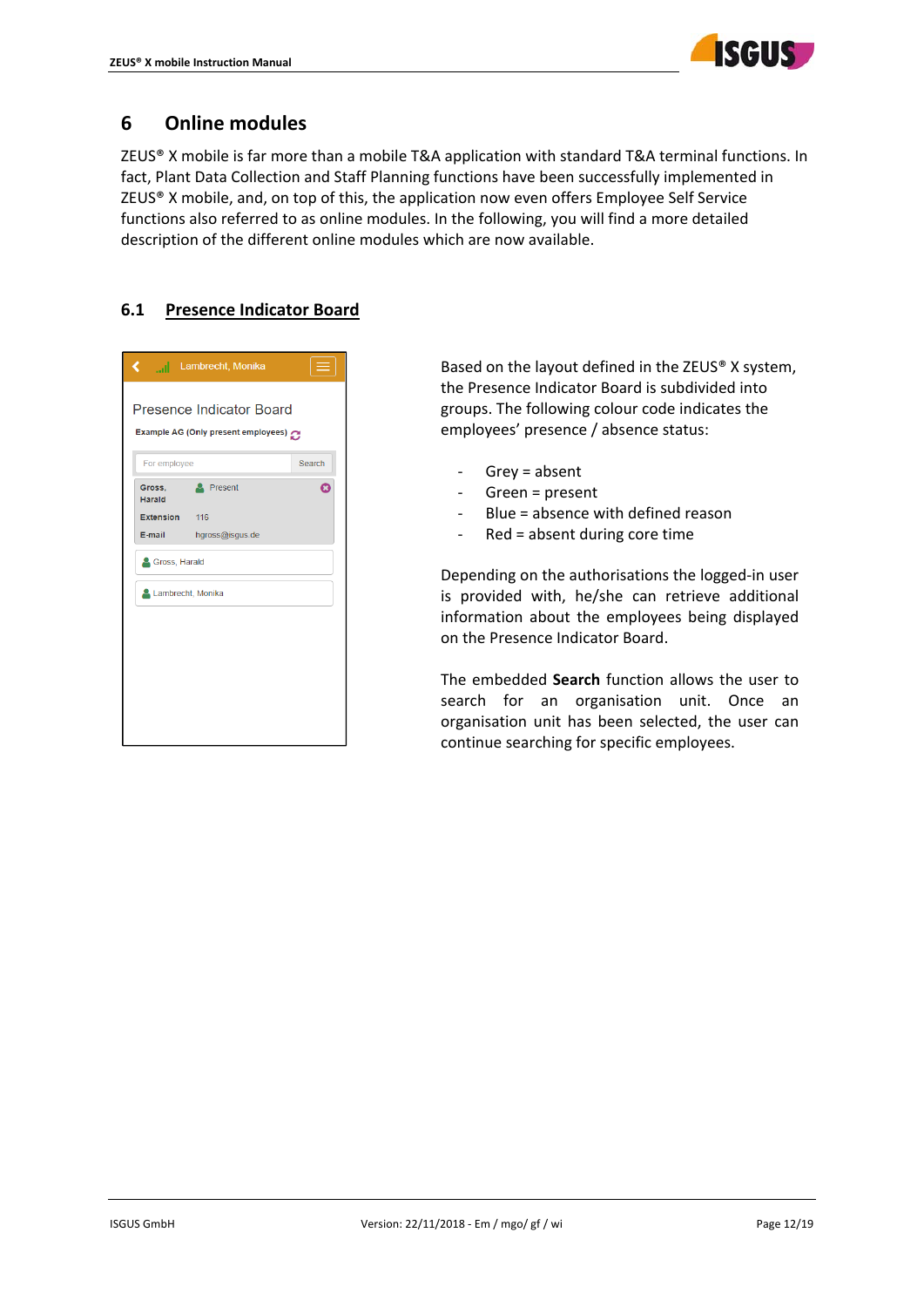

## **6.2 Booking update request**

| Lambrecht, Monika<br>c<br>الس                                      |
|--------------------------------------------------------------------|
| $Legend \equiv$                                                    |
| Booking update request                                             |
| <b>Date</b><br>Time                                                |
| 12/12/2018<br>$\sim$                                               |
| Booking action                                                     |
| ⊋<br>3   IN / OUT   AIO                                            |
| Update description<br>The update text must have min. 5 characters. |
| Close the dialogue when action is finished                         |
| <b>Accept</b>                                                      |
| Cancel                                                             |

The online module **Booking update request** allows the user either to insert new bookings or edit respectively delete existing bookings for a selected day.



To edit an update request, click on the [**Edit**] button. If you need to delete an update request, click on the [**Delete**] button.

If the booking update request is based on an approval sequence, the user is informed about the current request status. The following symbols are used to indicate the request status:

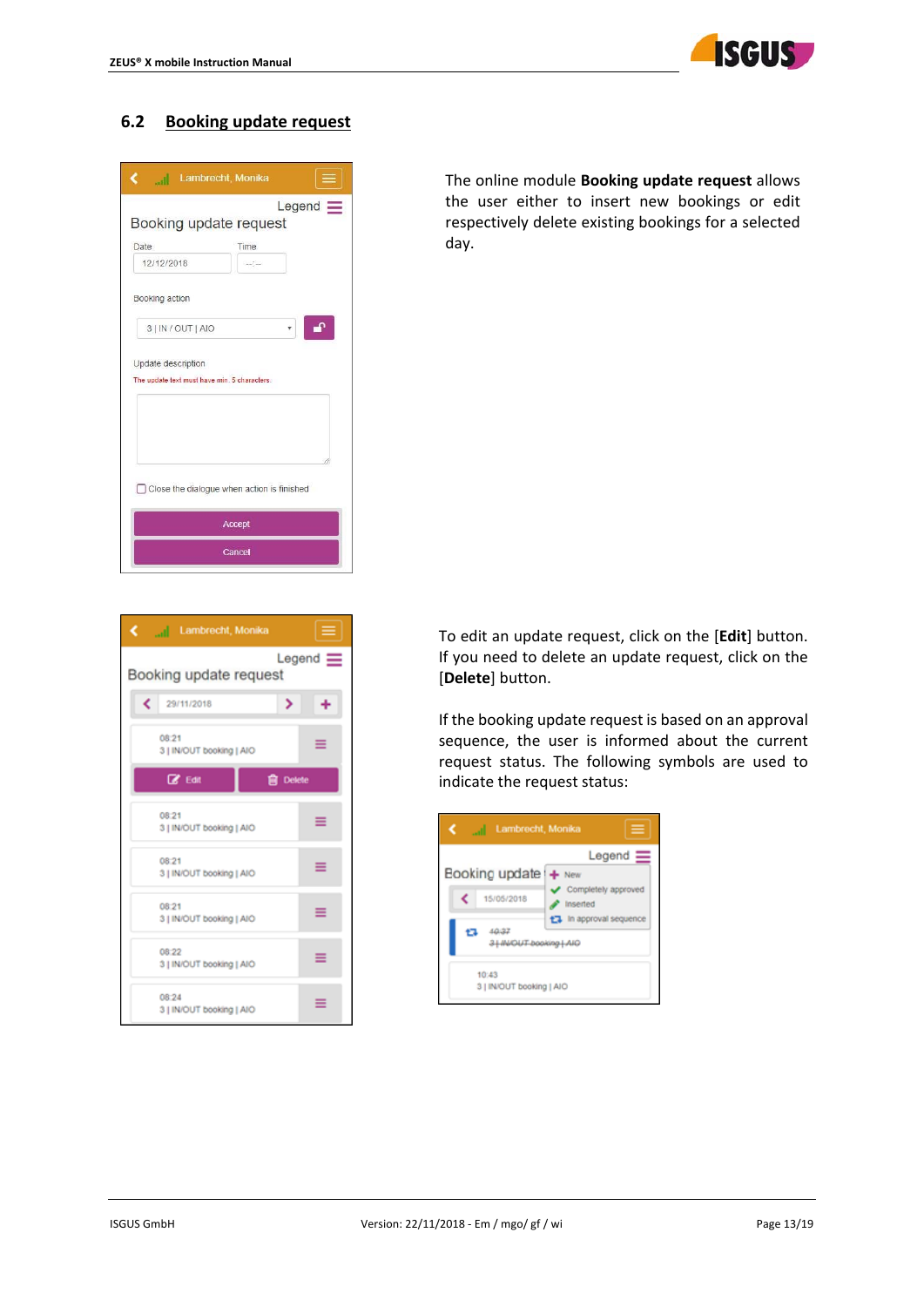

## **6.3 Absence request**

| Absence request<br>⊗<br>I am absent                                      |  |
|--------------------------------------------------------------------------|--|
|                                                                          |  |
|                                                                          |  |
| Lambrecht, Monika<br>Day Off Fr 30/11/2018<br>≡<br>Day off               |  |
| <b>Ø</b> Reject<br>Approve                                               |  |
| Lambrecht, Monika<br>Business Trip Th 29/11/2018<br><b>Business Trip</b> |  |
|                                                                          |  |
|                                                                          |  |
|                                                                          |  |
|                                                                          |  |

The online module **Absence request** enables the user to create absence requests for one or several days.

If the absence request is based on an approval sequence, the user is informed about the current request status. The following symbols are used to indicate the request status:



## **6.4 Requests to be approved**



Via the online module **Requests** to be approved, the approver has the possibility to activate the **I am absent** checkbox. Consequently, the ap‐ prover is registered as absent. If activated, all re‐ quests made during his/her absence will be di‐ rectly sent to the approver's representative.

Furthermore, the approver can view all absence requests which can be either approved or rejected by clicking on the corresponding button.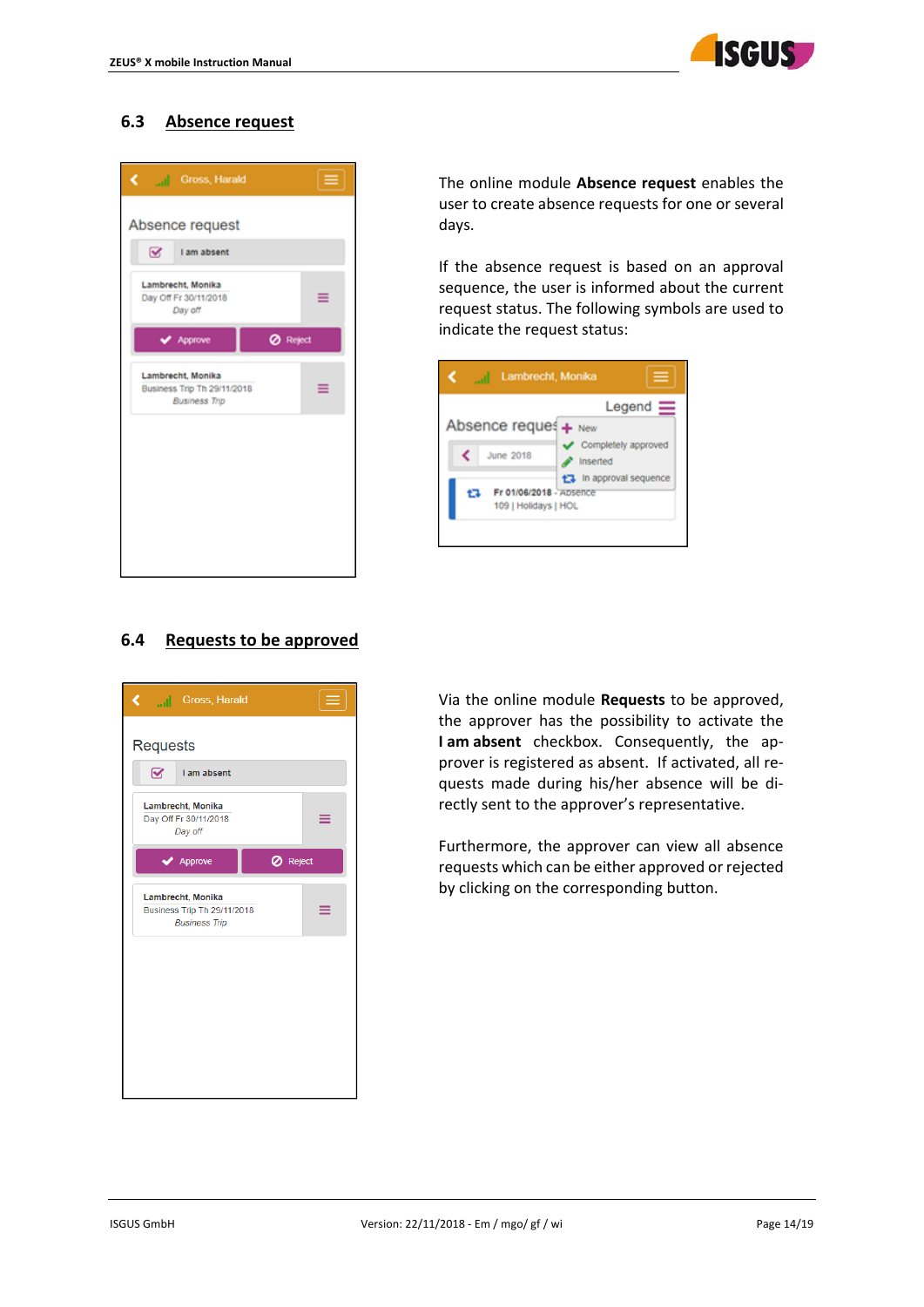

## **6.5 My Accounts**

| Status: 29/11/2018 16:14<br>Status: Present |       |
|---------------------------------------------|-------|
|                                             | c     |
| <b>INQUIRY Balance</b>                      | 22.08 |
| <b>INQUIRY Gross/Pe</b>                     | 6.08  |
| <b>INQUIRY Gross/Day</b>                    | 5.54  |
| <b>INQUIRY Holiday Cred</b>                 | 36.00 |

The online module **My Accounts** allows the user to query values of different accounts.

To make sure you get up-to-date account values, simply click the Update button.

## **6.6 My Requests**



The online module **My Requests** provides the user with an overview of all requests issued by him/herself including information about the current status of each request.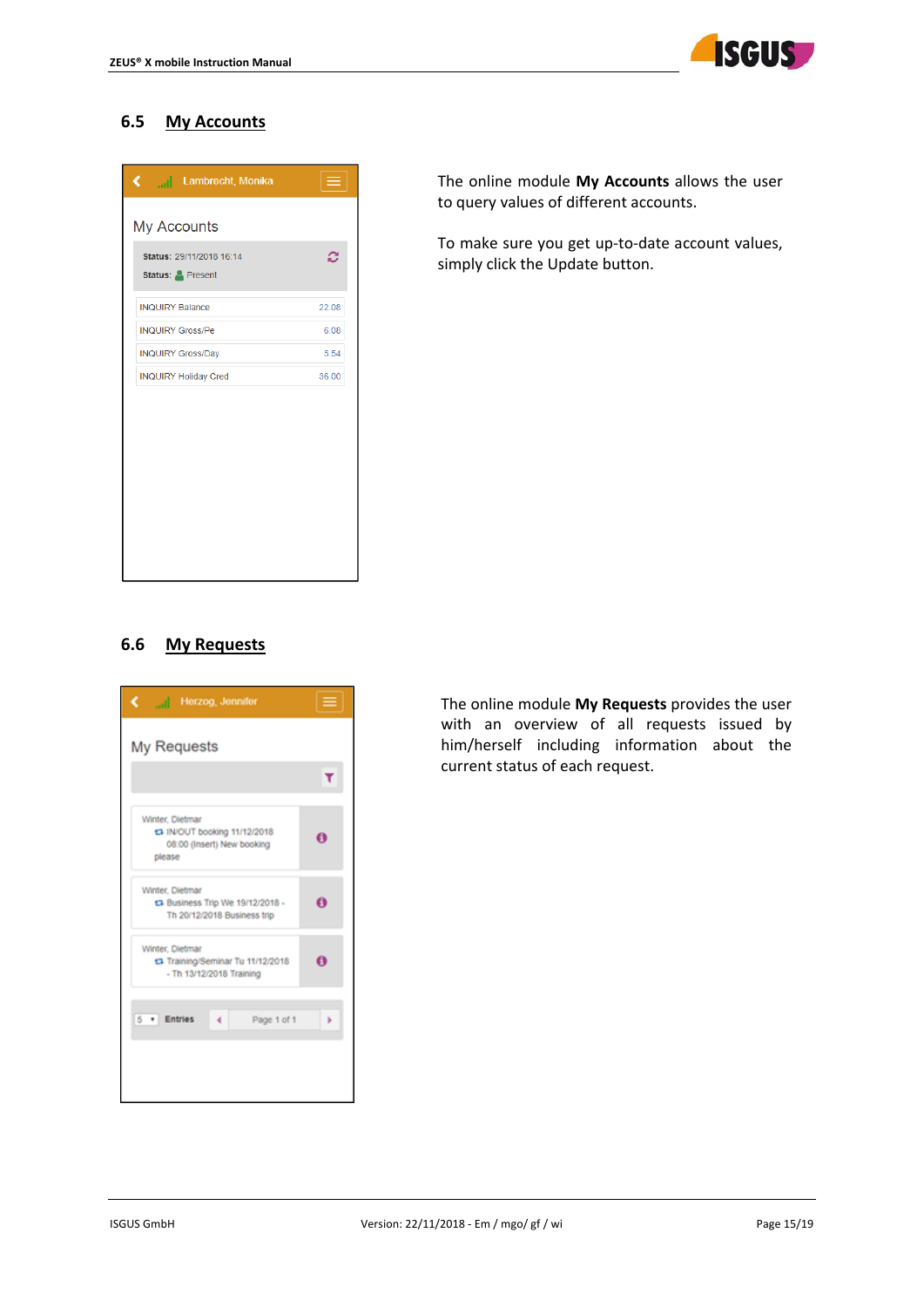

|   |    | <b>K</b> al Lambrecht, Monika                                                                          |  |
|---|----|--------------------------------------------------------------------------------------------------------|--|
|   |    | <b>Request information</b>                                                                             |  |
|   |    | Request number 5682                                                                                    |  |
|   |    | Request issued by: Lambrecht, Monika<br>Date: 29/11/2018 14:42<br>Request status: In approval sequence |  |
|   |    | Request is made for: Lambrecht, Monika                                                                 |  |
|   |    | t3 Day Off Fr 30/11/2018<br>Day off                                                                    |  |
|   |    | <b>Approval sequence</b>                                                                               |  |
| ᄣ | ł. | Gross, Harald<br>Winter, Dietmar                                                                       |  |
|   |    |                                                                                                        |  |
|   |    | D Withdraw request                                                                                     |  |
|   |    |                                                                                                        |  |
|   |    |                                                                                                        |  |
|   |    |                                                                                                        |  |

When clicking on the information [**i**] button, the user is provided with further information about the corresponding request such as approval sequence type or the approver's name as well as the current request status.

Furthermore, it is possible to withdraw the request by clicking on the [**Withdraw request**] button.

| ∢<br>  Lambrecht, Monika<br><b>Service Service</b>                                                                                                        |                          |
|-----------------------------------------------------------------------------------------------------------------------------------------------------------|--------------------------|
| <b>Requests filter</b><br>Date range<br>From<br>dd/mm/yyyy<br><b>Request status</b><br>All<br><b>Request type filter</b><br>All<br>Requests per page<br>5 | Until<br>dd/mm/yyyy<br>۰ |
|                                                                                                                                                           | <b>T</b> Use             |
|                                                                                                                                                           |                          |
|                                                                                                                                                           |                          |
|                                                                                                                                                           |                          |
|                                                                                                                                                           |                          |

The **Requests filter** function allows to speed up the search for requests and to retrieve information about the current request status by specifying, for instance, the date range, request status or request type.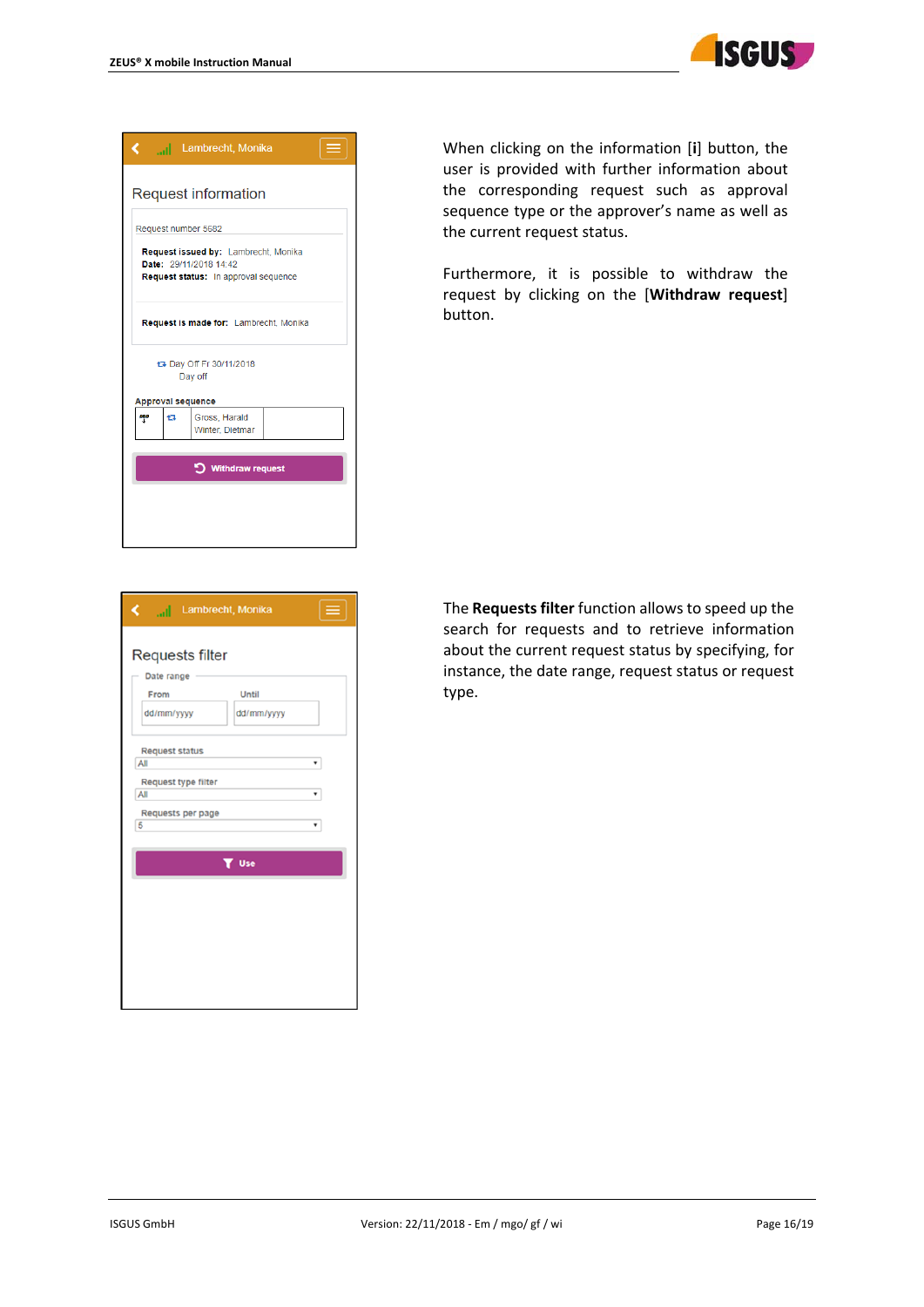

## **6.7 Evacuation report**

| ail Lambrecht, Monika<br>K.                                  |               |
|--------------------------------------------------------------|---------------|
| <b>Evacuation report</b><br><b>Example AG</b>                | з             |
| For employee<br>Search                                       | Global search |
| Open(2)<br>Absent(81)<br>Secure(0)                           |               |
| Gross, Harald                                                | ≡             |
| <b>E</b> Absent<br>$\Box$ Message                            |               |
| <b>Secure</b><br>✔                                           |               |
| Lambrecht, Monika                                            | ≡             |
|                                                              |               |
|                                                              |               |
|                                                              |               |
|                                                              |               |
|                                                              |               |
| Lambrecht, Monika<br>∢<br>h.                                 |               |
|                                                              |               |
| <b>Evacuation report</b>                                     |               |
| <b>Example AG</b>                                            | з             |
| For employee<br>Search<br>Open(8)<br>Secure(1)<br>Absent(73) | Global search |
|                                                              |               |
| Fichter, Axel                                                | ≡             |
| $\Box$ Message<br>Secure since: 10:46                        |               |
| O Open<br>Absent                                             |               |
|                                                              |               |
|                                                              |               |
|                                                              |               |
|                                                              |               |
|                                                              |               |

The new online module **Evacuation report** is a very useful tool in the event of an emergency. It provides the responsible(s) with an overview on who is still inside the building and who is already safe. By selecting the **Open** tab, all employees with uncertain status are displayed. They can be actively set to either **Secure** or **Absent** by clicking the correspondent button.

It is possible to reset the employees' status in the ZEUS® X system via the Employee Centre.

By opening the **Secure** tab, the employees' status can be changed again, either to **Open** or **Absent**. The same applies to the **Absent** tab. Employees displayed here can be set to **Open** or **Secure** depending on the latest available information. Each tab provides the user with an overview of all employees with the relevant status. Furthermore, it is possible to add a note with additional information.

#### Disclaimer:

The Evacuation report is based on data retrieved from the access control respectively from the employees' T&A bookings. Therefore, the accuracy and completeness of the information contained in the Evacuation report depend on the employees' behaviour. In other words, it is mandatory that each employee clocks in upon arrival at work and clocks out upon leaving. Missing or double bookings lead to inaccuracies. Therefore, we cannot guarantee for the accuracy of the information provided.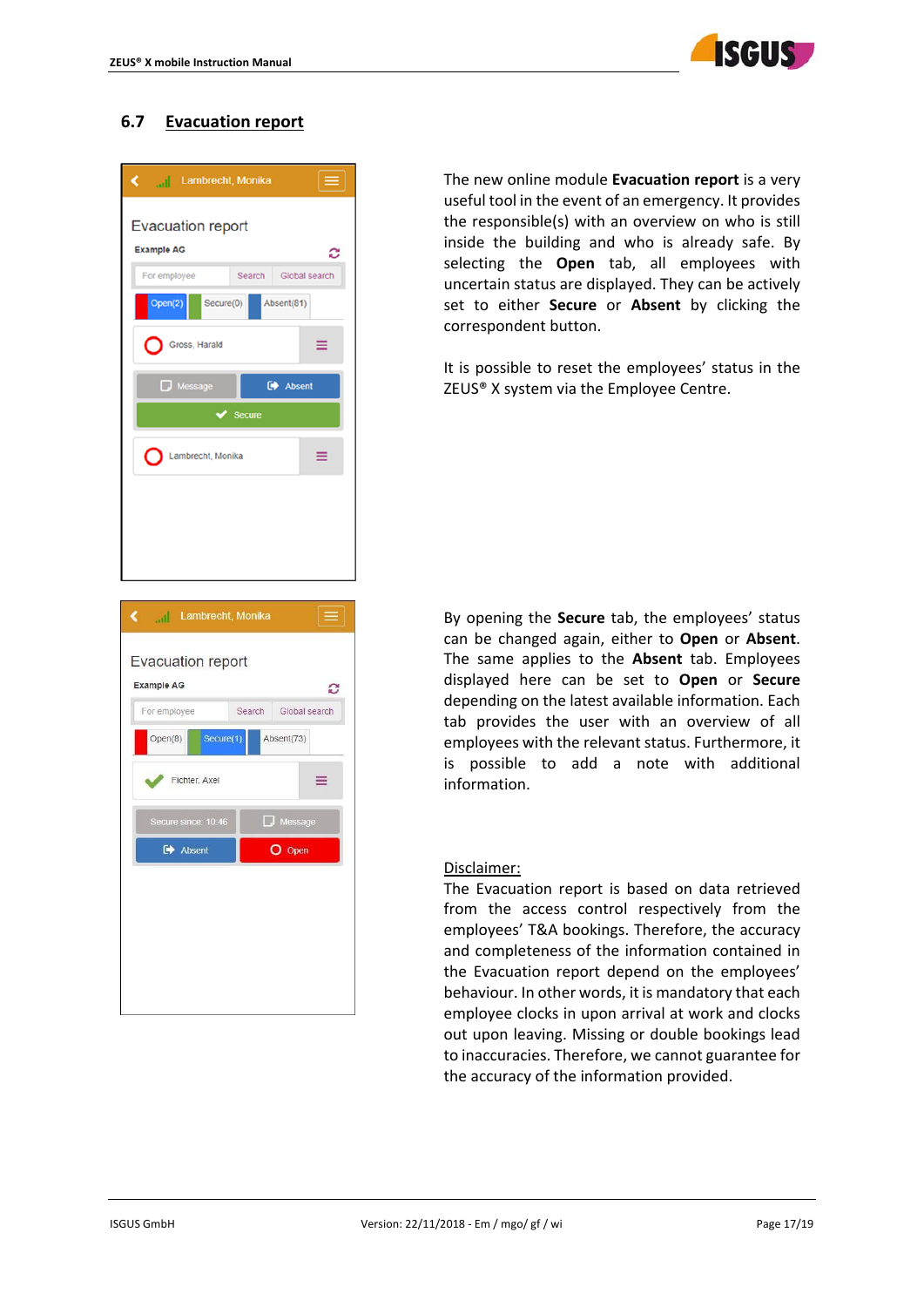

### **6.8 Account update request**

| <b>Lambrecht</b> , Monika                 |        |  |  |  |
|-------------------------------------------|--------|--|--|--|
| $Legend \equiv$<br>Account update request |        |  |  |  |
| Date                                      | Value. |  |  |  |
| 12/12/2018                                |        |  |  |  |
| Account update pattern                    |        |  |  |  |
| 102   Holiday credit absol                |        |  |  |  |
|                                           |        |  |  |  |
| Accept                                    | Cancel |  |  |  |
|                                           |        |  |  |  |
|                                           |        |  |  |  |
|                                           |        |  |  |  |

The online module **Account update request** enables the user to make requests for different account updates. The user can choose from a list of available account update patterns.



Furthermore, the user can either edit or delete an account update request by clicking on the corresponding button.